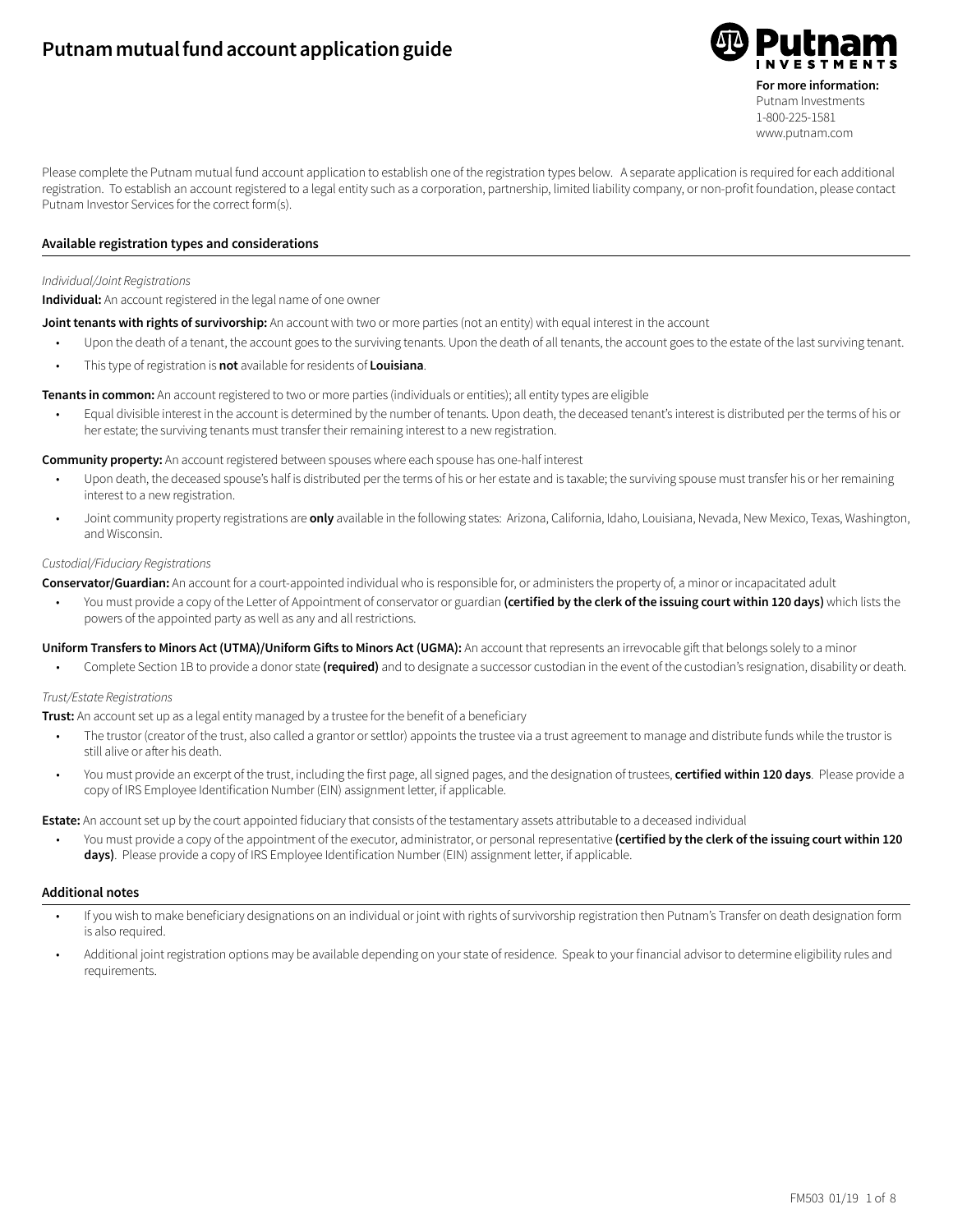# **Putnam mutual fund account application**

#### **Return by mail:**

Putnam Investments PO Box 219697 Kansas City, MO 64121-9697

### **Return by express delivery:**

Putnam Investments 430 W 7th Street Suite 219697 Kansas City, MO 64105-1407

### **For more information:**

Putnam Investments 1-800-225-1581 www.putnam.com

Please make checks

payable to The Putnam Funds



# Section 1 **Select your registration type**

Please complete only one registration type subsection below (1A, 1B or 1C). **All informations within that subsection is required.** If you need space for additional owner/trustees/authorized signers, please use Section 3.

Section 1A - Individual/Joint registrations (if more than one account owner is indicated and no boxes have been checked off below, your account will default to joint tenants with rights of survivorship for all states except for Louisiana which will default to tenants in common)

| $\Box$<br>Individual<br>Joint tenants with rights of survivorship<br>□                                                               | Tenants in common<br>Community property |                               |                            |
|--------------------------------------------------------------------------------------------------------------------------------------|-----------------------------------------|-------------------------------|----------------------------|
| Name of account owner                                                                                                                |                                         |                               |                            |
| ΜI<br>First<br>Last                                                                                                                  | Suffix                                  | Social Security number        | Date of birth (mm/dd/yyyy) |
| Name of joint account owner                                                                                                          |                                         |                               |                            |
| ΜI<br>First<br>Last                                                                                                                  | Suffix                                  | Social Security number        | Date of birth (mm/dd/yyyy) |
| Section 1B - Custodial/Fiduciary registrations (review the Putnam mutual fund account application guide for additional requirements) |                                         |                               |                            |
| $\Box$ UTMA/UGMA account from the donor state of                                                                                     | (required)                              | Guardian<br>П<br>П            | Conservator                |
| Name of custodian or fiduciary                                                                                                       |                                         | Social Security/Tax ID number | Date of birth (mm/dd/yyyy) |
|                                                                                                                                      |                                         |                               |                            |
| Name of minor or beneficial owner<br>First<br>МI<br>Last                                                                             | Suffix                                  | Social Security number        | Date of birth (mm/dd/yyyy) |
|                                                                                                                                      |                                         |                               |                            |
| Successor UTMA/UGMA custodian designation                                                                                            |                                         | Social Security/Tax ID number | Date of birth (mm/dd/yyyy) |
|                                                                                                                                      |                                         |                               |                            |
| Section 1C- Trust/Estate registrations (review the Putnam mutual fund account application guide for additional requirements)         |                                         |                               |                            |
| □<br>Trust<br>Estate<br>□<br>Name of trust or estate                                                                                 |                                         | Tax identification number     |                            |
|                                                                                                                                      |                                         |                               | Date of trust (mm/dd/yyyy) |
| Name of trustee or authorized signer                                                                                                 |                                         | Social Security/TaxID number  | Date of birth (mm/dd/yyyy) |
|                                                                                                                                      |                                         |                               |                            |
| Name of co-trustee or co-authorized signer                                                                                           |                                         | Social Security/Tax ID number | Date of birth (mm/dd/yyyy) |
|                                                                                                                                      |                                         |                               |                            |
| For the benefit of (if applicable)<br>ΜI<br>First<br>Last                                                                            | Suffix                                  |                               |                            |
|                                                                                                                                      |                                         |                               |                            |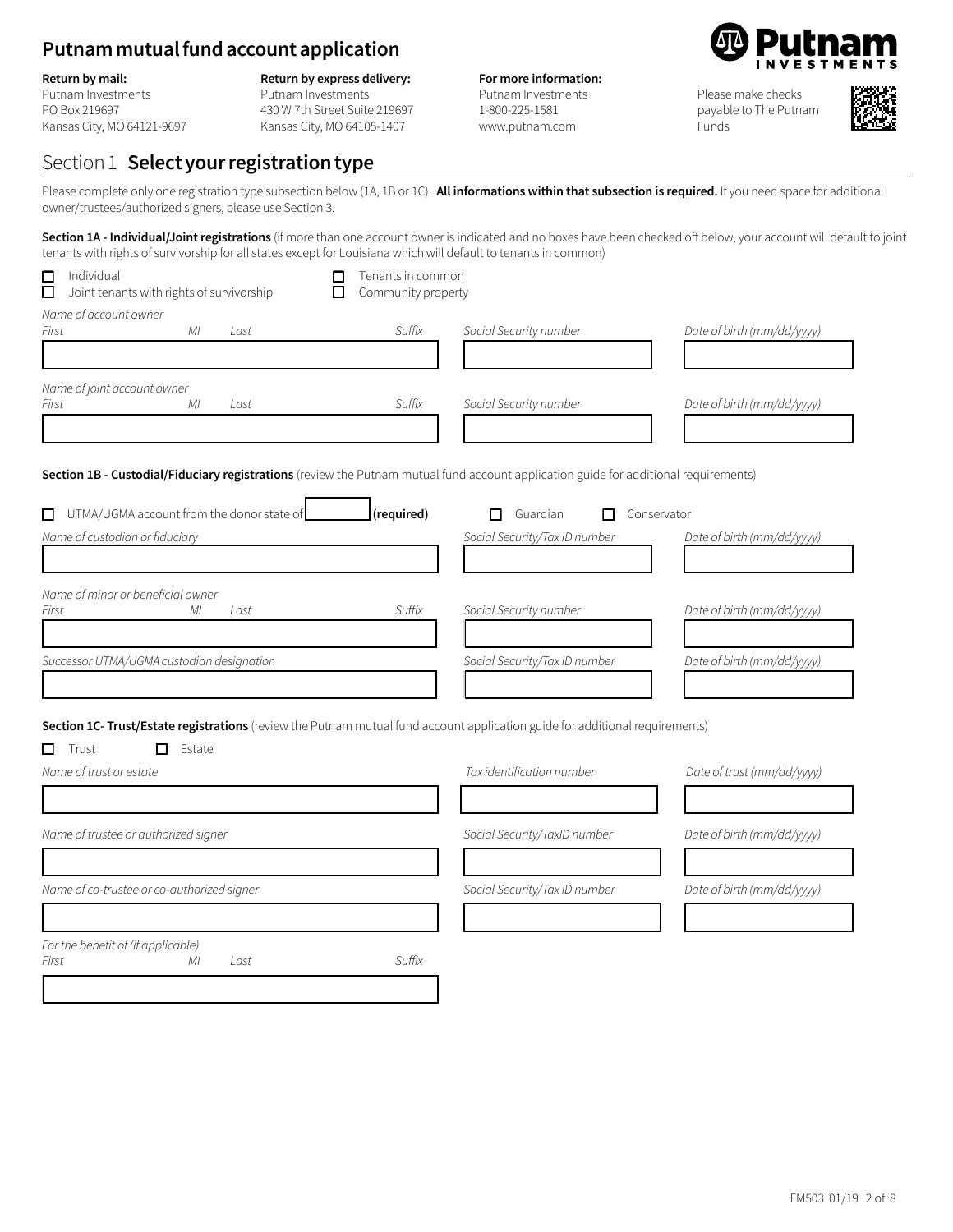# Section 2 **Provide your address and contact information**

Provide the address and contact information for the individuals/entities listed in Section 1. Providing an e-mail address and/or phone number below will replace the current contact information on file with Putnam (if applicable). No changes will be made for fields that are left blank. If you are enrolled in electronic delivery, all notifications will be sent to the e-mail address listed below.

1333333333333333333333333333333333333334

1333333333333333333333333333333333333334

1333333333333333333333333333333333333334

13333333334 13333333333333333333333333334

*Primary mailing address(street, city,state, ZIP code;required)*

*Primary residential address(street, city,state, ZIP code;required if the mailing address is a P.O. Box or c/o address)*

*Joint/minor/co-trustee/co-authorized signer residential address(street, city,state, ZIP code;***required if different from the primary address***)*

*Primary contact phone number E-mail address*

#### **Electronic delivery of account documents**

#### o **I want to "Go Green" and reduce paper, printing and mailing by receiving documents electronically.**

By checking the "Go Green" box above, an e-mail will be sent to the e-mail address provided above with a link to Putnam's secure Investor Website, which will allow you to choose your eDelivery options. Documents available for eDelivery include transaction confirmations, quarterly statements, prospectuses, annual/semiannual fund reports, proxy statements, and tax forms. When a new document is available, instead of sending the document to you by U.S. mail, Putnam Investor Services will send you an e-mail notification that the document is available via Putnam's website. Terms and Conditions related to eDelivery will be provided to you prior to confirmation of your elections.

# Section 3 **Additional account owners**

All information is **required** for each additional joint account owner, co-trustee, or co-authorized signer.

| First | МI | Name of joint owner/co-trustee/co-authorized signer<br>Last | Suffix | Social Security number (required)                                                                                                                       | Date of birth (mm/dd/yyyy) |
|-------|----|-------------------------------------------------------------|--------|---------------------------------------------------------------------------------------------------------------------------------------------------------|----------------------------|
|       |    |                                                             |        |                                                                                                                                                         |                            |
|       |    |                                                             |        | Joint owner/co-trustee/co-authorized signer residential address (street, city, state, ZIP code; <b>required if different from the primary address</b> ) |                            |
|       |    |                                                             |        |                                                                                                                                                         |                            |
|       |    | Name of joint owner/co-trustee/co-authorized signer         |        |                                                                                                                                                         |                            |
| First | МI | Last                                                        | Suffix | Social Security number (required)                                                                                                                       | Date of birth (mm/dd/vvvv) |
|       |    |                                                             |        |                                                                                                                                                         |                            |
|       |    |                                                             |        | Joint owner/co-trustee/co-authorized signer residential address (street, city, state, ZIP code; <b>required if different from the primary address</b> ) |                            |
|       |    |                                                             |        |                                                                                                                                                         |                            |
|       |    |                                                             |        |                                                                                                                                                         |                            |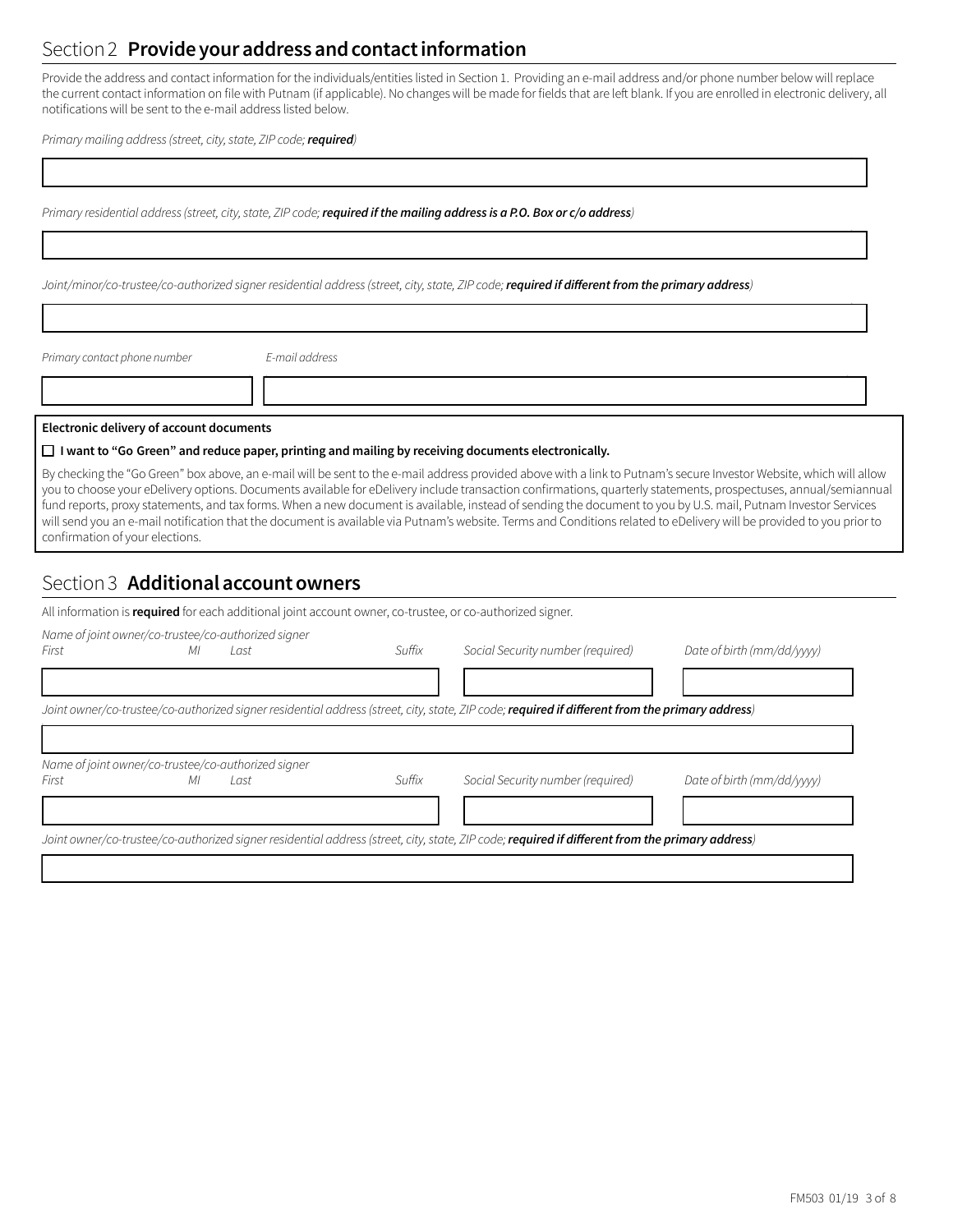# Section 4 **Provide information about your financial advisor**

| Dealer number                |                                                                        | Branch office number Financial advisor number |       | Central Registration Depository (CRD) number |
|------------------------------|------------------------------------------------------------------------|-----------------------------------------------|-------|----------------------------------------------|
|                              |                                                                        |                                               |       |                                              |
|                              | Financial advisor name(s) exactly as it appears on firm's registration |                                               |       |                                              |
|                              |                                                                        |                                               |       |                                              |
| Financial advisor's firm     |                                                                        |                                               |       | Financial advisor's contact phone number     |
|                              |                                                                        |                                               |       |                                              |
| Branch office street address |                                                                        |                                               |       |                                              |
|                              |                                                                        |                                               |       |                                              |
| City                         |                                                                        |                                               | State | ZIP code                                     |
|                              |                                                                        |                                               |       |                                              |

Note: If you do not designate a financial advisor, or if the broker-dealer firm you designate does not have a selling agreement with the distributor, Putnam Retail Management Limited Partnership ("PRM") will be designated as the default broker-dealer firm of record on your account and will retain all applicable sales charges. You may designate another broker-dealer firm at any time by returning a signed Change of financial advisor form to Putnam Investor Services.

# Section 5 **Investment instructions**

Please indicate how you wish to fund your account. Select all that apply.

**□** A check is enclosed / □ A check is en route (make checks payable to Putnam Investments)

 $\Box$  Draft a one-time debit from my checking or savings account for:

**\$**1333333334 (indicate investment elections in Section 6 and bank account information in Section 7)

**Note:** The one-time debit will be initiated on the date the account is established.

 $\Box$  Draft systematic investments from my checking or savings account (Complete Section 7)

 $\Box$  Transfer assets from an existing Putnam account (additional documentation must be included)

# Section 6 **Select your funds**

Use the Putnam Fund Guide (https://www.putnam.com/literature/pdf/FM103.pdf) to select your investment. You must enter the fund name and number for the corresponding share class you wish to establish. If no class of shares is indicated, class A shares will be purchased. Indicate the amount of your initial investment in each fund. For additional fund elections, please attach a separate sheet of paper with fund number, fund name, and dollar amount or percentage. Please make checks payable to The Putnam Funds. If you are moving assets held in Putnam funds to a new registration with Putnam, fund allocations will remain consistent with the originating Putnam account(s) unless otherwise indicated. In addition, the share class must remain consistent with the originating Putnam account(s).

| Fund number | Fund name | Dollar amount |    | Percentage    |
|-------------|-----------|---------------|----|---------------|
|             |           |               | or | $\frac{0}{0}$ |
|             |           |               | or | $\frac{0}{0}$ |
|             |           |               | or | $\frac{0}{0}$ |
|             |           |               | or | $\frac{0}{0}$ |
|             |           |               | or | $\frac{0}{0}$ |
|             |           |               | or | 0/            |
|             |           |               |    | 100%          |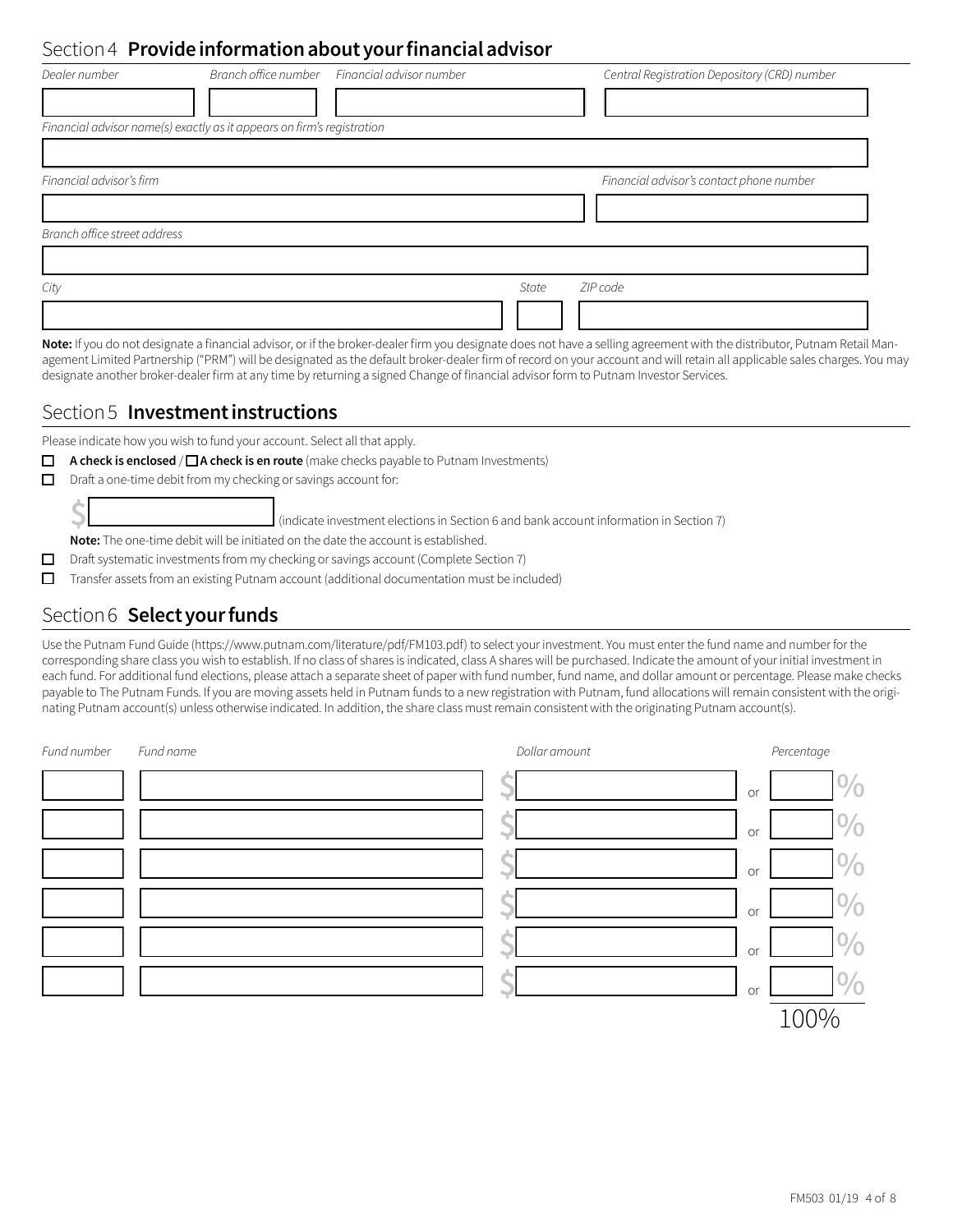# **Section 7 Select your account features (optional)**

## **Section 7A — Bank account information (You must provide a voided check or deposit slip; please do not staple)**

**Note:** Starter checks, brokerage checks and checkwriting checks will not be accepted.

Please provide your bank information to allow subsequent purchases to be sent from your bank account. If the Putnam account owner's name is listed in the bank account registration, you will then be eligible for ACH on-demand purchasing via phone or web.

Attach a preprinted or web-generated voided check/deposit slip or a signed letter from the bank on bank letterhead below. Each of these documents must include: bank name, name(s) as registered on the bank account, routing number and account number.

### **Check the bank account you would like to use:**  $\Box$  Checking account  $\Box$  Savings account

 $\Box$  Please use my enclosed investment check to establish bank account options on my account in lieu of other acceptable documents named above.

| $\omega$<br>$\overline{\phantom{a}}$<br>$\mathbb U$<br>$\overline{\phantom{a}}$                                 | Name<br><b>Address</b><br>City, State, ZIP  | DATE _______________ |
|-----------------------------------------------------------------------------------------------------------------|---------------------------------------------|----------------------|
| $\overline{\phantom{0}}$<br>$\subset$<br>$\mathbb U$<br>ε<br>$\Box$<br>$\circ$<br>$\circ$<br>$\overline{\circ}$ | PAY TO THE<br>ORDER OF _______________      | \$<br><b>DOLLARS</b> |
| $\overline{\phantom{a}}$<br>$\supset$<br>$\circ$<br>$\rightarrow$                                               |                                             |                      |
| $\mathbb U$<br>$\Omega$<br>P<br>$\overline{\phantom{0}}$                                                        |                                             |                      |
|                                                                                                                 | ABA routing number of financial institution | Bank account number  |
|                                                                                                                 |                                             |                      |
|                                                                                                                 | Name(s) of all bank account owner(s)        |                      |
|                                                                                                                 |                                             |                      |

## **Section 7B — Systematic investment plan**

Complete this section to establish a new systematic investment plan using the bank account information provided in Section 7A. Please indicate the fund number, fund name, dollar amount, frequency and date for your investments below. Investments will be made into the same share class selected in Section 6 unless otherwise indicated. Putnam requests the draft from your bank account on the business day prior to the investment date. If no date is selected, Putnam will default to the 15th. If the investment date falls on a weekend or a holiday, the investment will be made the next business day. If the investment date falls on a date that does not occur within a particular month (29th-31st), the investment will be made the prior day, unless this day falls on a weekend or holiday then the investment will be made the next business day.

### **Step 1: Investment allocation**

| Fund number              | Fund name                                                                                                                                                                        | Dollar amount |  |
|--------------------------|----------------------------------------------------------------------------------------------------------------------------------------------------------------------------------|---------------|--|
|                          |                                                                                                                                                                                  |               |  |
|                          |                                                                                                                                                                                  |               |  |
|                          |                                                                                                                                                                                  |               |  |
|                          |                                                                                                                                                                                  |               |  |
| Step 2: Option frequency |                                                                                                                                                                                  |               |  |
|                          | Choose a frequency below. Putnam will default to once per month if no option is selected:<br>Frequency: $\Box$ Invest every month or $\Box$ Invest in the month(s) chosen below: |               |  |

|                              | $\square$ Jan $\square$ Feb $\square$ Mar $\square$ Apr $\square$ May $\square$ June $\square$ July $\square$ Aug $\square$ Sept $\square$ Oct $\square$ Nov $\square$ Dec |                             |  |      |  |  |                                                                                       |
|------------------------------|----------------------------------------------------------------------------------------------------------------------------------------------------------------------------|-----------------------------|--|------|--|--|---------------------------------------------------------------------------------------|
| Indicate investment date(s): |                                                                                                                                                                            | Investment date:<br>(MM/DD) |  | (DD) |  |  | Additional investment date: (use if you wish to invest multiple times within a month) |
|                              |                                                                                                                                                                            |                             |  |      |  |  |                                                                                       |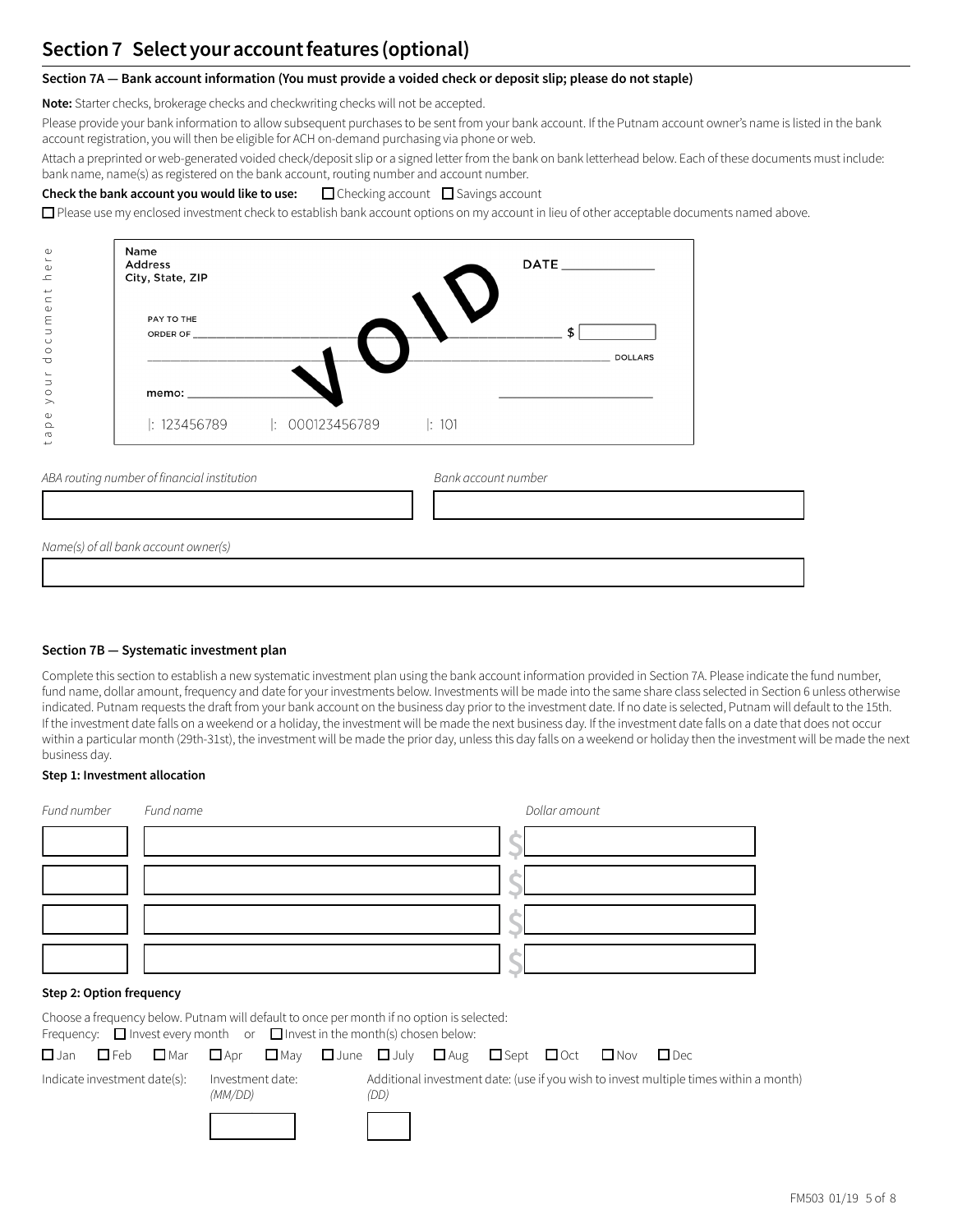### **Section 7C — Reduced sales charge**

If you already own shares of another Putnam fund, or if you agree to invest a certain amount, you may be able to reduce the sales charge you pay. Shares that have not been assessed a sales charge will not count towards your Cumulative Discount or Letter of Intent. This includes commissionable shares of the Putnam Money Market Fund, the Putnam Government Money Market Fund, and the Short Duration Income Fund, as well as closed end funds and Putnam class Y shares.

#### **Cumulative discount**

To qualify for sales charge discounts on class A and M shares, list the account number(s) of other Putnam fund(s) that you or your family (spouse and/or children under age 21) own.

| Fund number | Account number |
|-------------|----------------|
|             |                |
|             |                |

# **Letter of intent**

By checking an amount below, I agree to the terms and conditions for a Letter of Intent as set forth in the Statement of Additional Information (including the escrowing of shares). Although I am not obligated to complete a Letter of Intent, I plan to invest in one or more Putnam funds over a 13-month period an aggregate amount equal to at least the amount of the box checked below. I am aware that if I do not invest at least this amount over a 13-month period any purchases made pursuant to this Letter of Intent will be adjusted to the commission rate that otherwise would apply.

| $\Box$ \$50,000  | $\Box$ \$100,000   |
|------------------|--------------------|
| $\Box$ \$500,000 | $\Box$ \$1,000,000 |

 $\Box$ \$100,000  $\Box$ \$250,000

# **Section 7D — Dividends and capital gains**

Complete this section to select your dividend and capital gains option. If no option is selected, Putnam will default to reinvest all dividends and capital gains. Please refer to Putnam's distribution payment options authorization form to view an expanded selection of distribution options.

- $\Box$  Reinvest dividends and capital gains
- 
- $\Box$  Reinvest dividends and capital gains in another Putnam Fund of the same share class (specify
- my mailing address
- $\Box$  Reinvest dividends; pay capital gains by check to  $\Box$  Pay dividends and capital gains by check to my mailing address
- below)
- $\Box$  Pay dividends by check to my mailing address; reinvest capital gains

*From: fund name or fund number/account number To: fund name or fund number/account number*

| From: tund name or tund number/account number | To: fund name or fund number/account number |
|-----------------------------------------------|---------------------------------------------|
|                                               |                                             |
|                                               |                                             |

### **Section 7E — Checkwriting**

Checkwriting is an option for select Putnam funds, see the fund list included with this application for availability (please note that funds may be unavailable for 7 calendar days following a purchase). Please complete Putnam's Checkwriting privilege form if you would like to utilize this option.

### **Section 7F — Cost basis accounting method**

Please elect a cost basis accounting method for your Putnam accounts. If you do not elect a method, Putnam will default to Average Cost. For the Specific Lot ID method, you must elect a secondary accounting method to be used as an alternate in the event that Specific Lot depletion information is not provided. If no secondary accounting method is elected, Putnam will default to First-In First-Out.

 $\Box$  Average Cost  $\Box$  First-In First-Out  $\Box$  High Cost  $\Box$  Specific Lot ID: Secondary accounting method

**□** Loss/Gain Utilization ■ Last-In First-Out ■ Low Cost

Putnam will carry forward your cost basis election to any new accounts established within your registration. If you would like to use different cost basis accounting methods for different accounts, you must complete the Cost basis accounting method election form.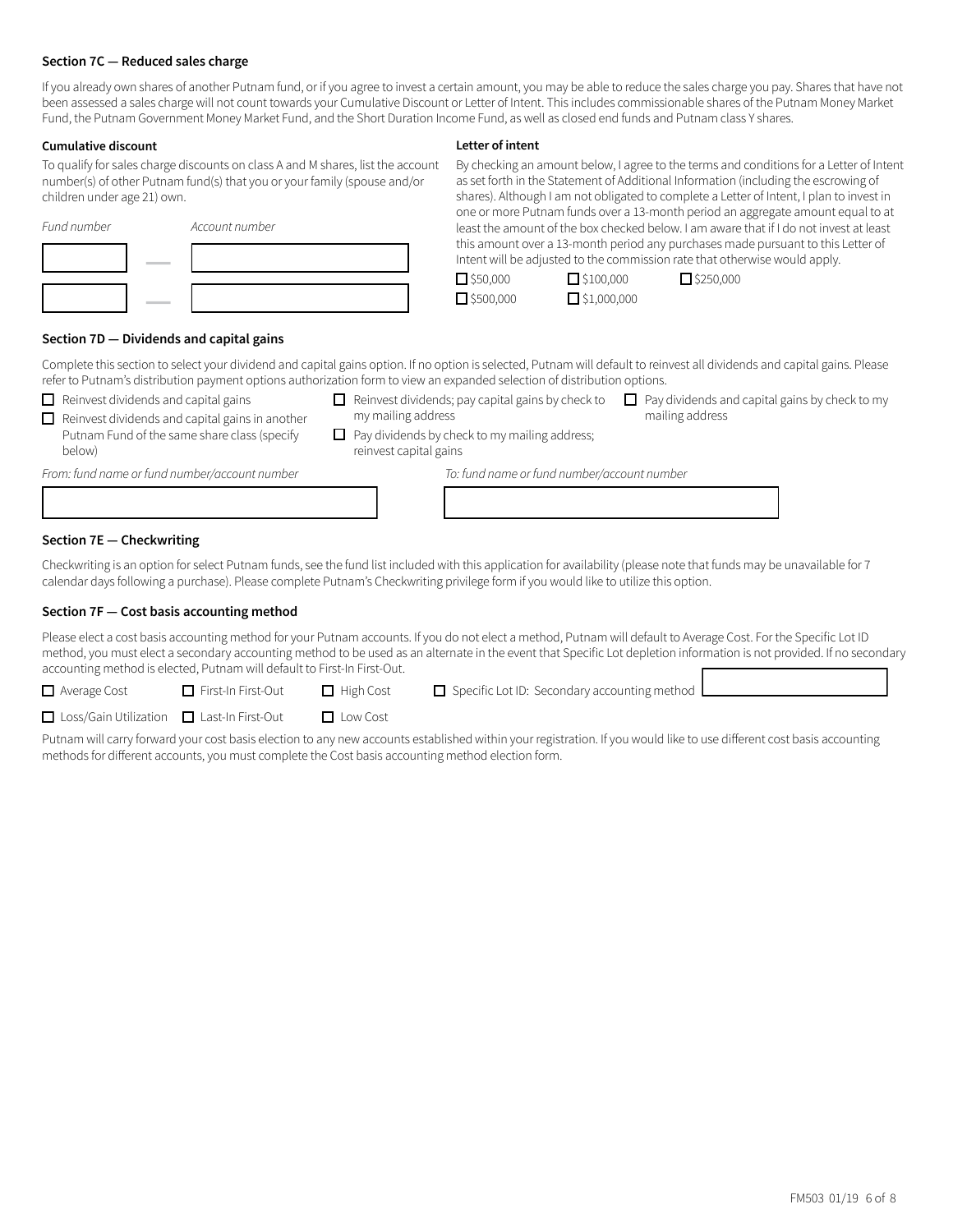### □ I do not authorize telephone redemptions. Accept only written instructions signed by me.

Unless I have checked the box above, Putnam Investor Services is authorized to act upon redemption instructions up to \$100,000 received by telephone from me or any other person claiming to act as my representative who can provide Putnam with my account registration and address as it appears on Putnam's records. For eligible redemptions without a medallion guarantee, the address on record must be maintained at Putnam for a minimum of 15 days. Putnam will not be liable for unauthorized transactions if it employs reasonable procedures to confirm that instructions received by telephone are genuine. I agree to indemnify and hold harmless Putnam Investor Services and any Putnam funds that may be involved in transactions authorized by telephone against any claim or loss in connection with any telephone transaction effected on my account.

### □ I do not authorize the mailing of only one shareholder report, one prospectus, or one set of proxy materials if there are multiple accounts in a Putnam **fund at my address. Send a separate copy for every account.**

Unless I have checked the box above, Putnam Investor Services is authorized to send only one shareholder report, one prospectus, or one set of proxy materials for **all**  accounts in any Putnam fund at my address.

**Important notice regarding Putnam's privacy policy: By signing this application, I acknowledge that Putnam's privacy policy is available for viewing and printing via Putnam's website at https://www.putnam.com/policies/** 

**Federal law requires the Putnam funds to obtain the name, residential or business address, Social Security or tax identification number, and date of birth for each registered owner, including trustees, opening a new account in order to verify their identities. For certain entities such as trusts, estates, or other non-corporate organizations, additional documentation may be required (see the following terms and conditions or call Putnam at 1-800-225-1581). The funds are unable to accept new accounts if any required information is not provided. If the funds are unable to verify your identity, your account will be closed at the then-current NAV, which may be more or less than your original investment, and the proceeds will be sent to you, net of any applicable sales charges. The information you provide may be shared with third parties for the purpose of verification subject to the terms of Putnam's privacy policy.**

If I have completed the bank account information in Section 7A, I authorize my bank/credit union to accept debit/credit entries initiated by Putnam Investor Services to my account and to debit/credit, as requested, the same to my account, without responsibility for correctness thereof or for the existence of any further authorization relating thereto. I authorize Putnam to make a follow-up attempt in retrieving any monies that are denied due to insufficient funds (i.e., systematic purchase bounce). I agree to indemnify and hold harmless my/our bank/credit union, the Putnam funds, and Putnam Investor Services for any loss, liability, or expense incurred from acting on these instructions. I also agree to waive any right under the NACHA Rules to rescind any instruction for ACH transactions that have already occurred at the time of the attempt to rescind. This waiver of the rescission right applies to both ACH investments in and ACH redemptions from the Putnam funds. This authorization may be terminated by me at any time by written notification to Putnam Investor Services, with reasonable time given to implement my/our request.

For bank account information (Section 7A), Putnam does not assess a fee for federal bank wire and/or ACH transactions on your account(s). Some banks/credit unions may not offer ACH transactions or may charge a fee to conduct such transactions. Please check with your financial institution for information regarding eligibility, fees and applicable routing number(s) for federal bank wire and/or ACH transactions.

If I have completed a Letter of Intent (LOI) in Section 7C, I agree that the minimum initial investment, which will be held in escrow until the full LOI amount is purchased, is 5% of the amount checked. If I invest less than the LOI amount, shares may be redeemed from my account to cover the higher sales charge. If I invest more, the sales charge will only be adjusted when and if my dealer refunds Putnam its portion of the adjustment. I will not receive LOI credit for shares purchased by dividend reinvestment.

### **By signing below, I/we certify under penalties of perjury that:**

- 1. **The number shown on this form is my correct taxpayer identification number**
- 2. **I am not subject to backup withholding because:**
	- **a. I am exempt from backup withholding or**
	- **b. I have not been notified by the Internal Revenue Service (IRS) that I am subject to backup withholding as a result of a failure to report all interest or dividends (cross out (b) if you have been notified by the IRS that you are currently subject to backup withholding), or**
	- **c. The IRS has notified me that I am no longer subject to backup withholding**
- 3. **I am a U.S. citizen or other U.S. person. For federal tax purposes, you are considered a U.S. person if you are:**
	- **a. An individual who is a U. S. citizen or a U.S. resident alien**
	- **b. An estate (other than a foreign estate), or**
	- **c. A domestic trust (as defined in Treasury Regulation 301.7701-7)**
- 4. **I am exempt from FATCA reporting**

**The Internal Revenue Service does not require your consent to any provision of this document other than the certifications required to avoid backup withholding.**